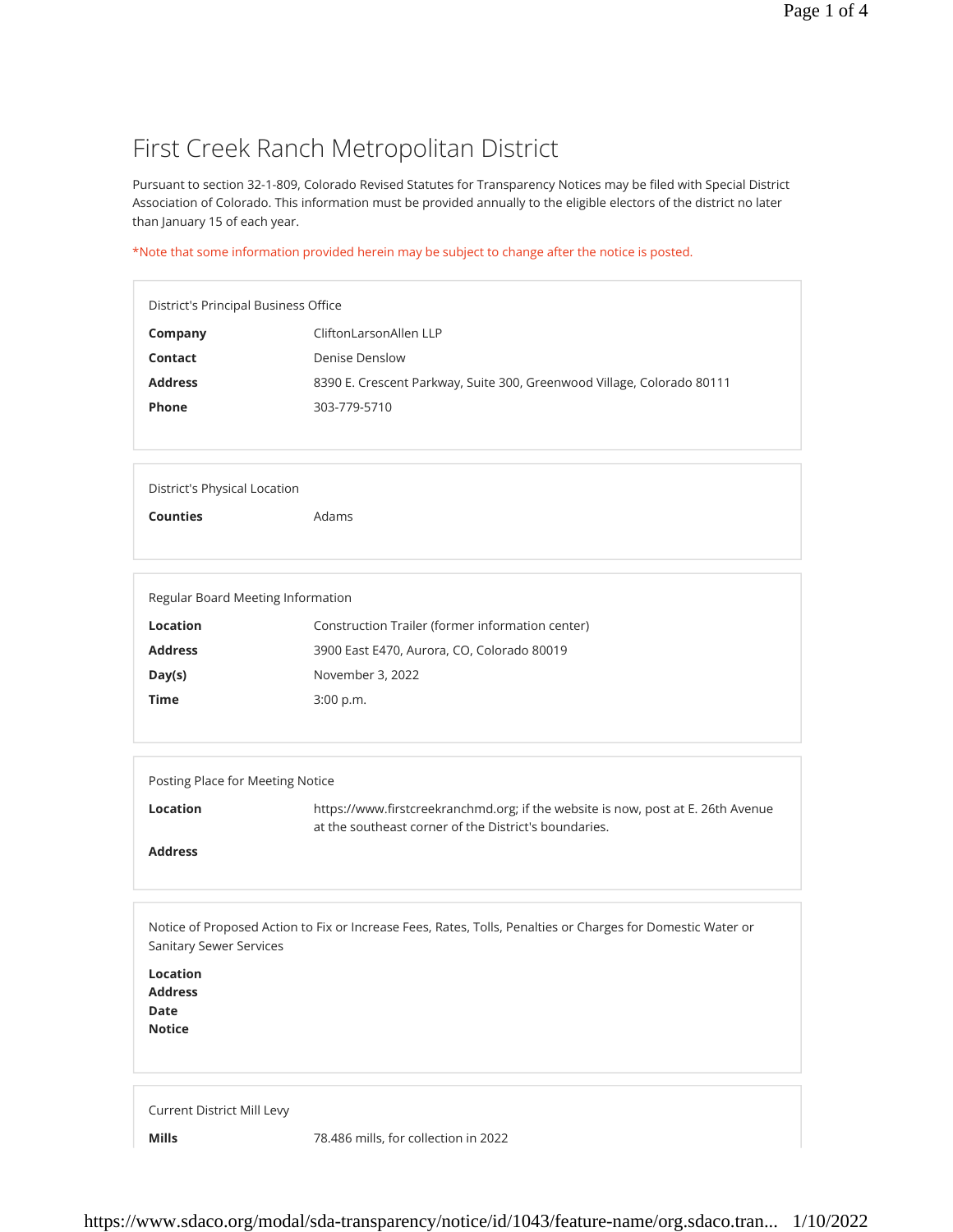Ad Valorem Tax Revenue

Revenue reported may be incomplete or unaudited as of the date this Notice was posted.

**Amount(\$)** 68,918 (unaudited / estimated)

Date of Next Regular Election

**Date** 05/03/2022

Pursuant to 24-72-205 C.R.S

The district's research and retrieval fee is **\$33.58** per hour

## **District Policy**

The District's Official Custodian is authorized to impose the maximum amount for all costs incurred after the first hour of staff time spent on the research and retrieval of public records requested under the Colorado Open Records Act. Copies, printouts, and/or photographs of public records in a format other than a standard page will be charged at actual cost. All requests for copies or inspection of public records must be submitted in writing to the Official Custodian. Upon receipt of a written request, the Official Custodian shall notify the requester if the records are readily available for inspection. If the records are in active use, in storage, or are otherwise not readily available at the time of the request, the Official Custodian shall set a date and time within three (3) working days of the request when such records will be available. If extenuating circumstances exist, then the Official Custodian shall notify the requester of this fact in writing within the initial three (3) working day-period and shall make the records available within seven (7) working days thereafter. Inspections of public records shall take place during regular business hours at the office of the Official Custodian and may not preempt or take priority over previously scheduled official District-related business activities. Copies of public records will be delivered by the Official Custodian to the requester via United States mail, other delivery service, or facsimile only upon receipt of payment for all costs associated with records transmission, or upon making arrangements for receiving payment, unless recovery of all or any portion of such costs or fees has been waived by the Official Custodian. The District may not charge any transmission fees for records delivered via electronic mail. Upon receiving payment or making arrangements for payment, the Official Custodian shall send the records to the requester as soon as practicable, but not more than three (3) working days after receipt of such payment.

## **District contact information for open records request:** Denise Denslow

Names of District Board Members **Board President Name** Matthew Hopper **Contact Info** CliftonLarsonAllen LLP 8390 E. Crescent Parkway, Suite 300 Greenwood Village, CO 80111 **Election Yes**, this office will be on the next regular election ballot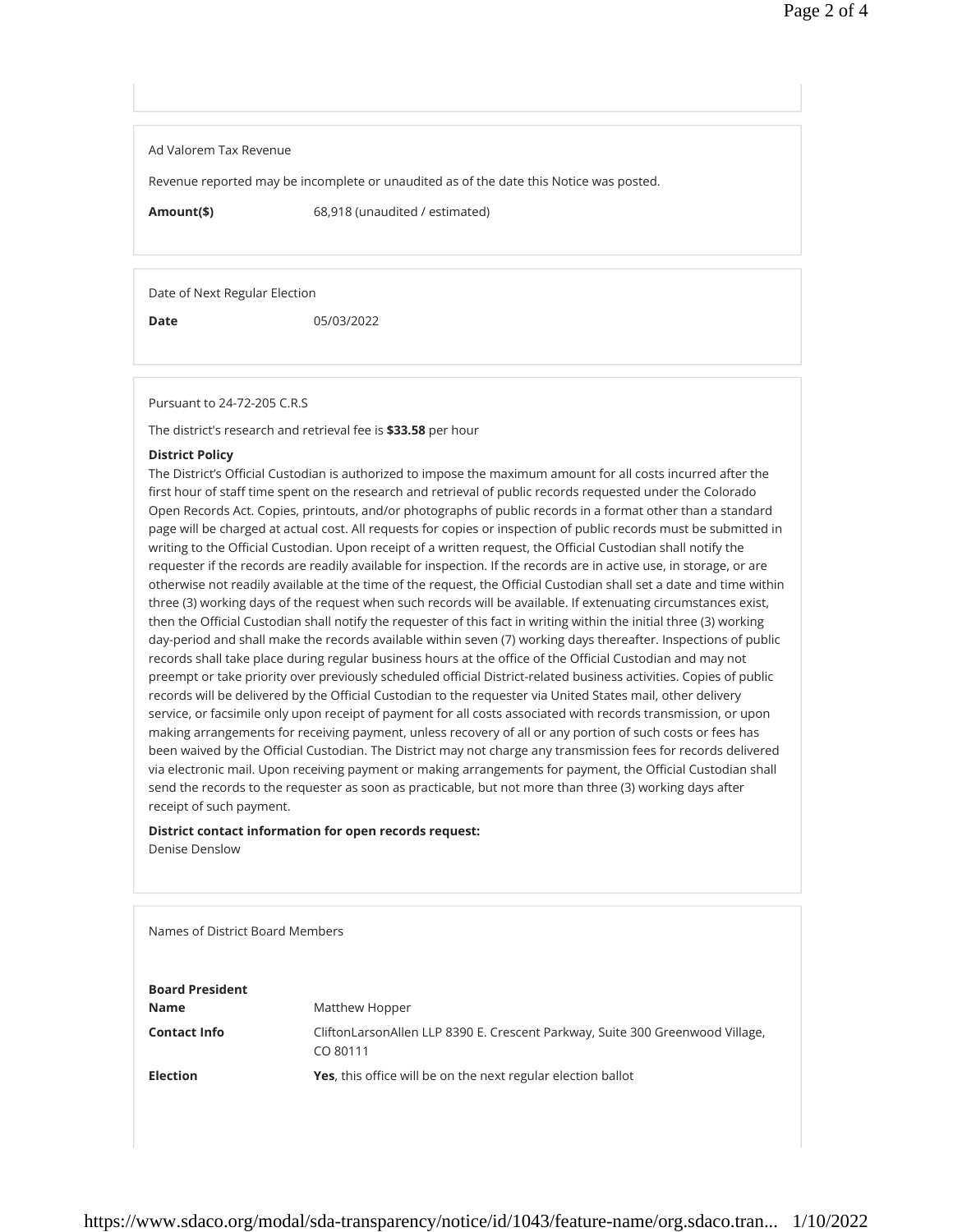| <b>Board Member 2</b>                  |                                                                                           |
|----------------------------------------|-------------------------------------------------------------------------------------------|
| <b>Name</b>                            | Carla Ferreira                                                                            |
| <b>Contact Info</b>                    | CliftonLarsonAllen LLP 8390 E. Crescent Parkway, Suite 300 Greenwood Village,<br>CO 80111 |
| <b>Election</b>                        | Yes, this office will be on the next regular election ballot                              |
|                                        |                                                                                           |
| <b>Board Member 3</b>                  |                                                                                           |
| <b>Name</b>                            | Michael Sheldon                                                                           |
| <b>Contact Info</b>                    | CliftonLarsonAllen LLP 8390 E. Crescent Parkway, Suite 300 Greenwood Village,<br>CO 80111 |
| <b>Election</b>                        | No, this office will not be on the next regular election ballot                           |
|                                        |                                                                                           |
| <b>Board Member 4</b>                  |                                                                                           |
| <b>Name</b>                            | Vacant                                                                                    |
| <b>Contact Info</b>                    |                                                                                           |
| <b>Election</b>                        | Yes, this office will be on the next regular election ballot                              |
|                                        |                                                                                           |
|                                        |                                                                                           |
| <b>Board Member 5</b>                  |                                                                                           |
| <b>Name</b>                            | Cynthia Shearon                                                                           |
| <b>Contact Info</b>                    | CliftonLarsonAllen LLP 8390 E. Crescent Parkway, Suite 300 Greenwood Village,<br>CO 80111 |
| <b>Election</b>                        | No, this office will not be on the next regular election ballot                           |
|                                        |                                                                                           |
| <b>Board Member 6</b>                  |                                                                                           |
| Name                                   | Not Applicable                                                                            |
| <b>Contact Info</b>                    |                                                                                           |
| <b>Election</b>                        | No, this office will not be on the next regular election ballot                           |
|                                        |                                                                                           |
| <b>Board Member 7</b>                  |                                                                                           |
| <b>Name</b>                            | Not Applicable                                                                            |
| <b>Contact Info</b><br><b>Election</b> | No, this office will not be on the next regular election ballot                           |

## Board Candidate Self-Nomination Forms

Any eligible elector of the special district who desires to be a candidate for the office of special district director must file a self-nomination and acceptance form or letter with the designated election official.

Deadline for Self-Nomination Forms

Self-nomination and acceptance forms or letters must be filed not less than 67 days before the date of the regular election.